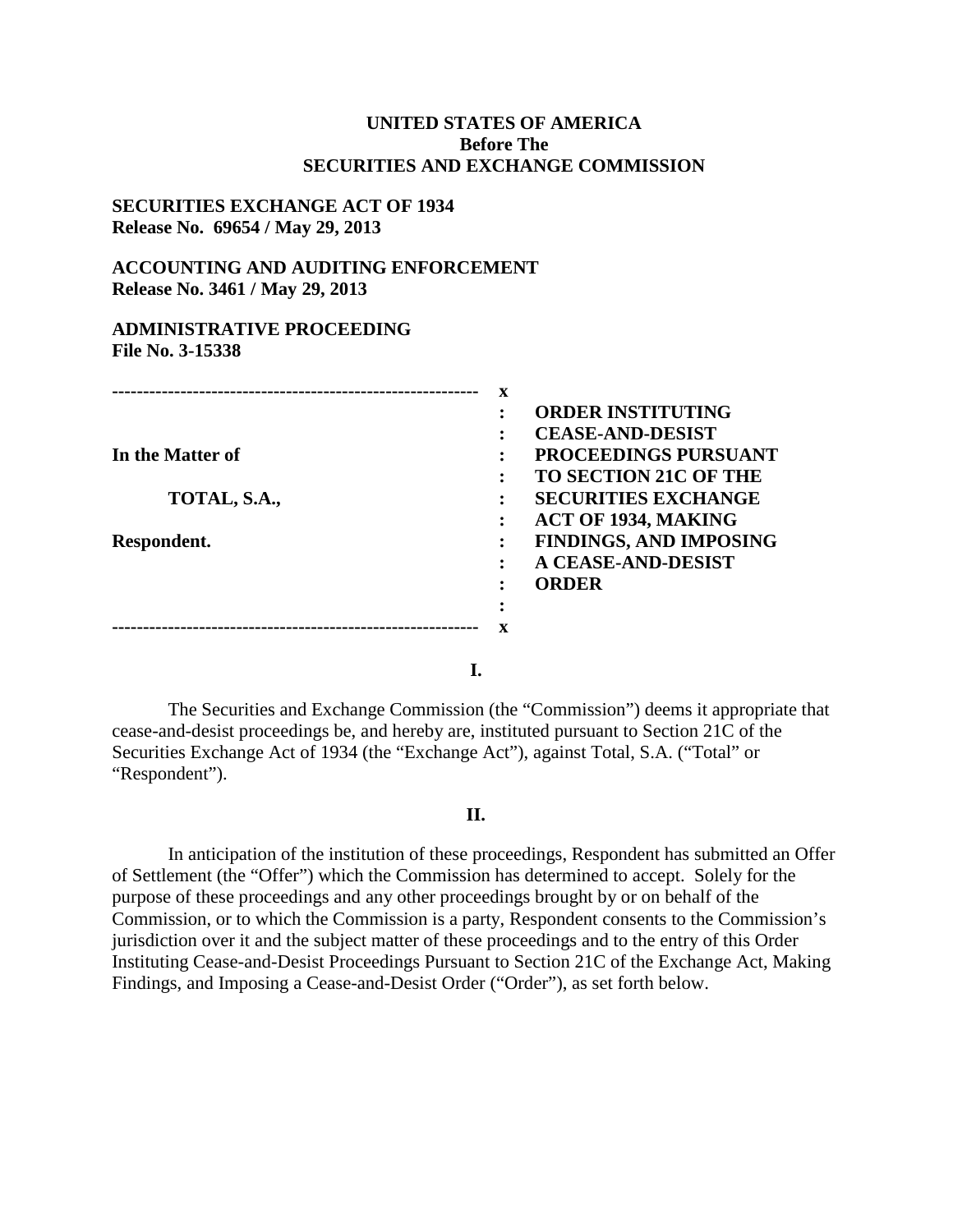## **III.**

## **FACTS**

On the basis of this Order and the Respondent's Offer, the Commission finds<sup>1</sup> that:

#### **Summary**

1. From approximately September 1995 to November 2004, Total and others paid approximately \$60 million in unlawful payments to intermediaries for the purpose of inducing an Iranian government official (the "Iranian Official") to use his influence to assist Total in connection with obtaining contracts to develop the Sirri A and E oil fields and two phases of the South Pars oil and gas field in Iran. Between 1995 and 2004 the Iranian Official was first the head of one wholly owned subsidiary of the National Iranian Oil Company ("NIOC") and later the head of another NIOC wholly owned subsidiary. The Iranian Official was also a government advisor to a high-ranking Iranian official. Total made these payments at the direction of the Iranian Official to intermediaries through a consulting and services agreement and subsequent amendments, entered into with an intermediary designated by the Iranian Official ("Intermediary One").

2. During the relevant time period, Total and others violated the anti-bribery provisions of the Foreign Corrupt Practices Act by making payments at the direction of the Iranian Official in connection with obtaining contracts. In addition, Total lacked sufficient internal controls and, by mischaracterizing the payments as legitimate consulting fees, Total violated the books and records provisions of the federal securities laws.

#### **Respondent**

3. Total is a public company organized under the laws of the Republic of France and headquartered in Nanterre, France. Total explores for and develops oil and gas resources around the globe, and has American Depositary Shares that trade under the symbol TOT on the New York Stock Exchange and are registered pursuant to Section 12(b) of the Exchange Act (15 U.S.C. § 781(g)). Total is required to file reports with the Commission under Section 13 of the Exchange Act, and is an "issuer" within the meaning of the Foreign Corrupt Practices Act ("FCPA"), 15 U.S.C. § 78dd-1.

## **The Unlawful Payments**

## **A. Sirri A and E**

4. Total is an international oil and gas company involved primarily in the exploration for, development, production, and sale of oil and natural gas from around the world. Beginning in 1995, Total negotiated a development contract with NIOC to allow Total to develop the Sirri A and E oil and gas fields.

<sup>&</sup>lt;sup>1</sup> The findings herein are made pursuant to Respondent's Offer of Settlement and are not binding on any other person or entity in this or any other proceeding.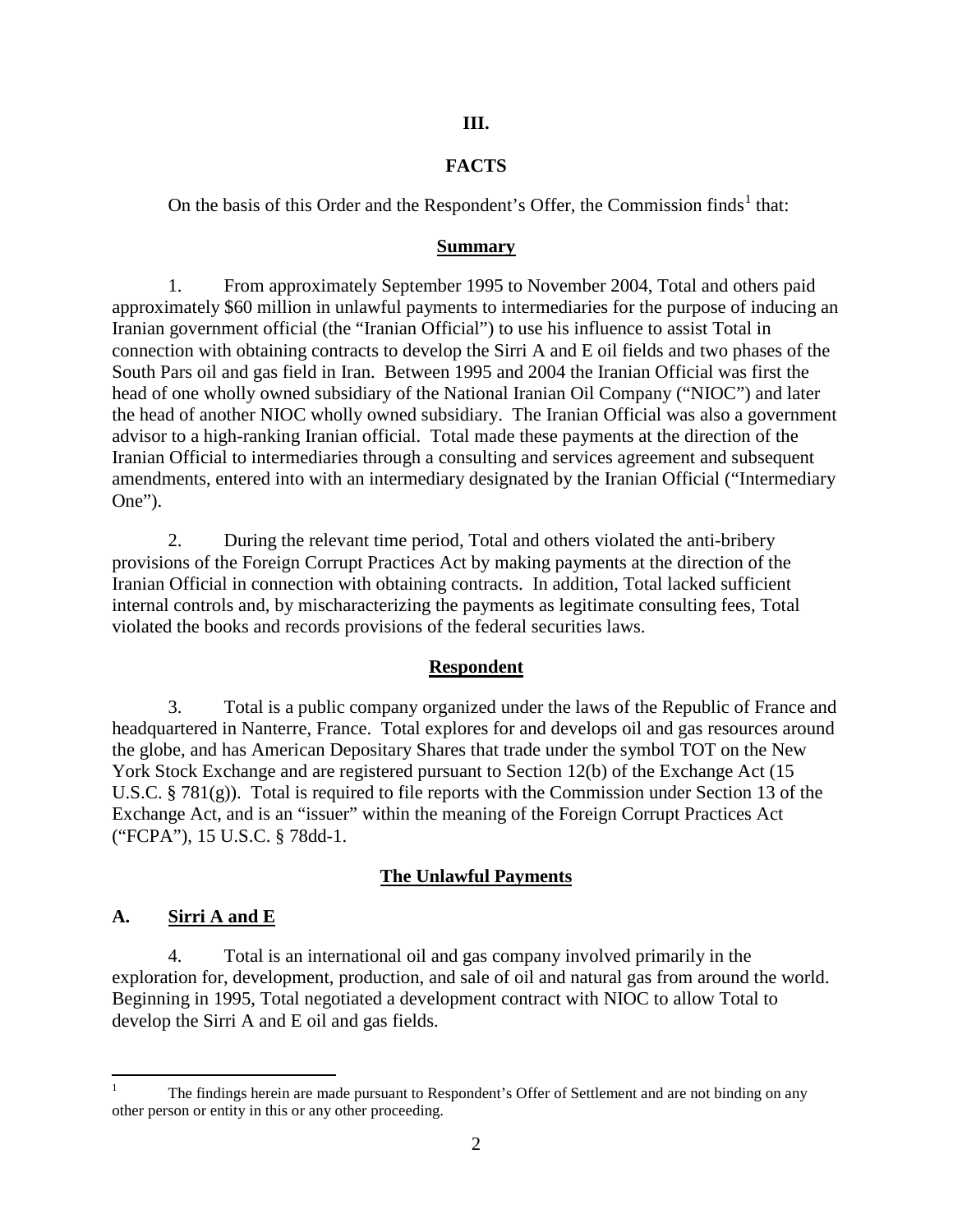5. NIOC was an agency and instrumentality of the Government of Iran and its officers and employees were "foreign officials," within the meaning of the FCPA, Title 15, United States Code, Section 78dd-1(f)(1)(A).

6. Prior to Total's executing the development contract with NIOC, in late May 1995 Total held a meeting with the Iranian Official and agreed to enter into a purported consulting agreement with an intermediary designated by the Iranian Official. The payments that would be made to an intermediary pursuant to the consulting agreement were for the purpose of inducing the Iranian Official to use his influence to assist in obtaining NIOC's signature to the Sirri A and E development agreement.

7. During the course of its unlawful scheme, Total, acting through a senior executive and others, corruptly made certain payments and took certain acts for the purpose of inducing the Iranian Official to use his influence to assist Total, including the following payments and acts concerning Sirri A and E.

8. On July 13, 1995, Total signed a contract with NIOC granting Total development rights over the Sirri A and E oil fields (the "Sirri A/E Development Agreement").

9. On July 10, 1995, three days prior to the announcement of the Sirri A/E Development Agreement, Total International Ltd. ("Total International"), a Bermuda-registered subsidiary of Total, entered into a Consulting and Services Agreement (the "Umbrella Agreement") with Intermediary One, acting at the direction of the Iranian Official. Total made all payments under the Umbrella Agreement at the direction of the Iranian Official to his designated intermediary. The Umbrella Agreement had no specific terms for payment, or other consideration, but instead provided that the parties would, from time to time, enter into Consulting Services Requests, which the parties understood would detail the amounts of the unlawful payments that Total would pay at the direction of the Iranian Official. Moreover, and despite the Umbrella Agreement's reference to the provision of "economic and marketing research and support services" to Total by Intermediary One, Total International entered into the Umbrella Agreement with Intermediary One as a mechanism for Total to pay at the direction of the Iranian Official millions of dollars in unlawful payments to Intermediary One, for the purpose of inducing the Iranian Official to use his influence in connection with NIOC's entering into the Sirri A/E Development Agreement.

10. Also on July 10, 1995, the parties entered into the first Consulting Services Request (the "First Consulting Services Request"), providing for a series of payments from Total to Intermediary One. That same day, Total International made a \$500,000 payment from an account held at a United States bank in New York City to an account at a Swiss bank. Over the next two-and-a-half years, pursuant to the First Consulting Services Request, Total made an additional five payments to intermediaries totaling approximately \$16 million from accounts in Switzerland to an account held at a Swiss bank, at the direction of the Iranian Official.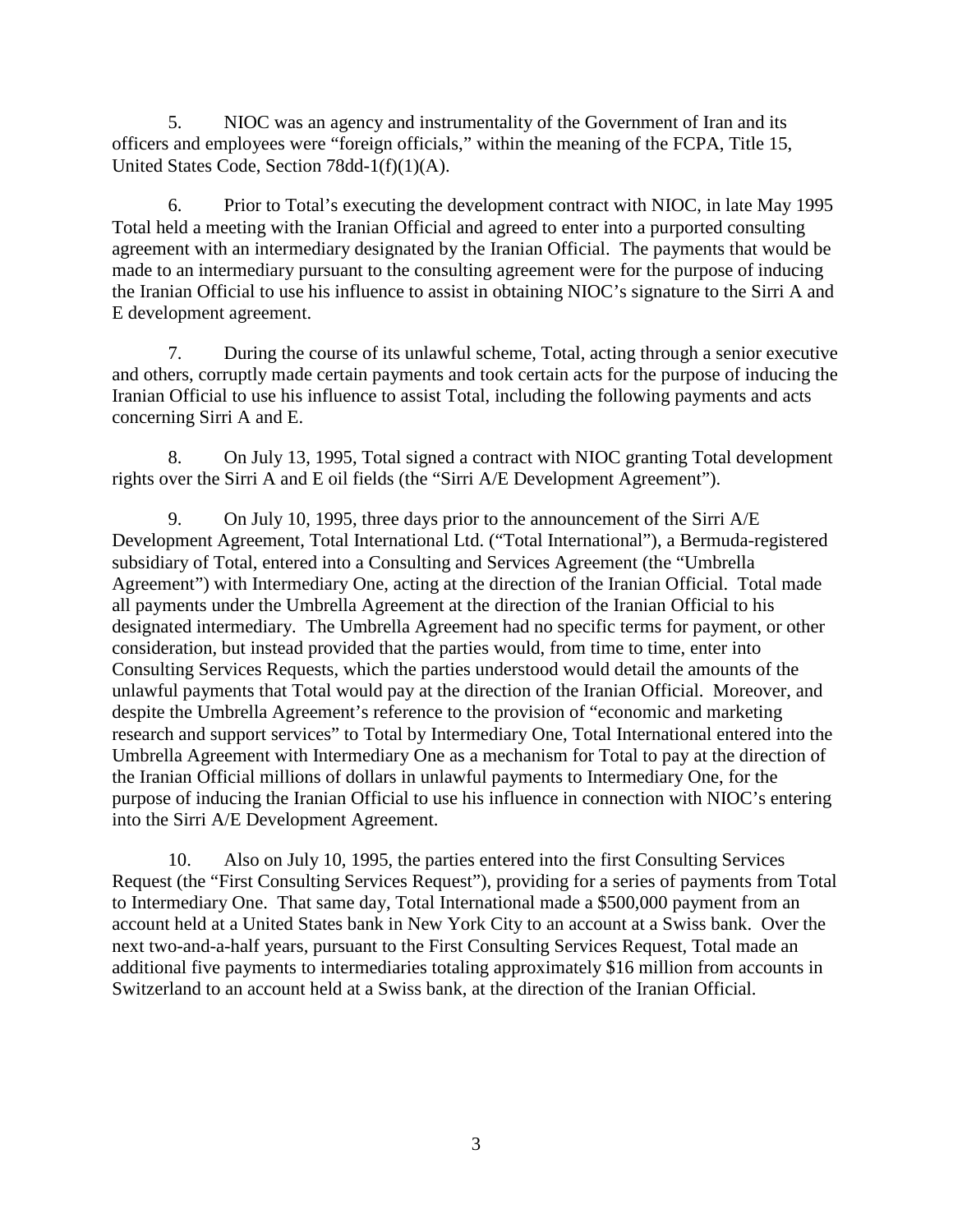# **B. South Pars**

11. During the course of its unlawful scheme, Total and others corruptly made certain payments and took certain acts for the purpose of inducing the Iranian Official to use his influence to assist Total, including the following payments and acts concerning South Pars:

12. In 1997, Total began negotiating with NIOC to develop phases 2 and 3 of the South Pars gas field, a joint venture with a number of other multinational oil and gas companies. As with the Sirri A and E transaction, Total agreed to make unlawful payments to an intermediary designated by the Iranian Official for the purpose of inducing the Iranian Official to use his influence in obtaining NIOC's approval regarding South Pars.

13. On June 12, 1997, Total entered into a letter agreement (the "Letter Agreement") with Intermediary One to amend the First Consulting Services Request to provide for an accelerated payment of approximately \$10 million from Total. In addition, on July 14, 1997, Total International entered into a second Consulting Services Request (the "Second Consulting Services Request"). This agreement memorialized an approximately \$10 million payment in connection with the development of the Sirri A and E fields.

14. On July 13, 1997, Total International entered into an Assignment Agreement (the "Assignment Agreement," and together with the Umbrella Agreement, the First Consulting Services Request, the Letter Agreement, and the Second Consulting Services Request, the "Consulting Agreements") with Intermediary One and a limited liability company established in the British Virgin Islands ("Intermediary Two"). The Assignment agreement assigned Intermediary One's interests in the other Consulting Agreements to Intermediary Two. Intermediary One was replaced with Intermediary Two.

15. On or about September 28, 1997, Total executed a contract with NIOC granting Total a 40% interest in developing phases 2 and 3 of the South Pars gas field.

16. For a period of seven years, from September 1997 through November 2004, Total made at least 12 payments exceeding \$44 million to Intermediary Two for the purpose of inducing the Iranian Official to use his influence in connection with Total's efforts to obtain and retain business related to the South Pars project.

# **C. Total's Steps to Conceal the Payments**

17. From the inception of Total's relationship with the Iranian Official Total mischaracterized the expenses under the Consulting Agreements as "business development expenses" when they were, in fact, unlawful payments for the purpose of inducing the Iranian Official to use his influence in connection with granting rights to Total for the development of the Sirri A and E and South Pars fields. Total improperly characterized the unlawful consulting agreements as legitimate consulting agreements.

18. Total ceased making payments to the Iranian Official's designated intermediary in approximately November 2004.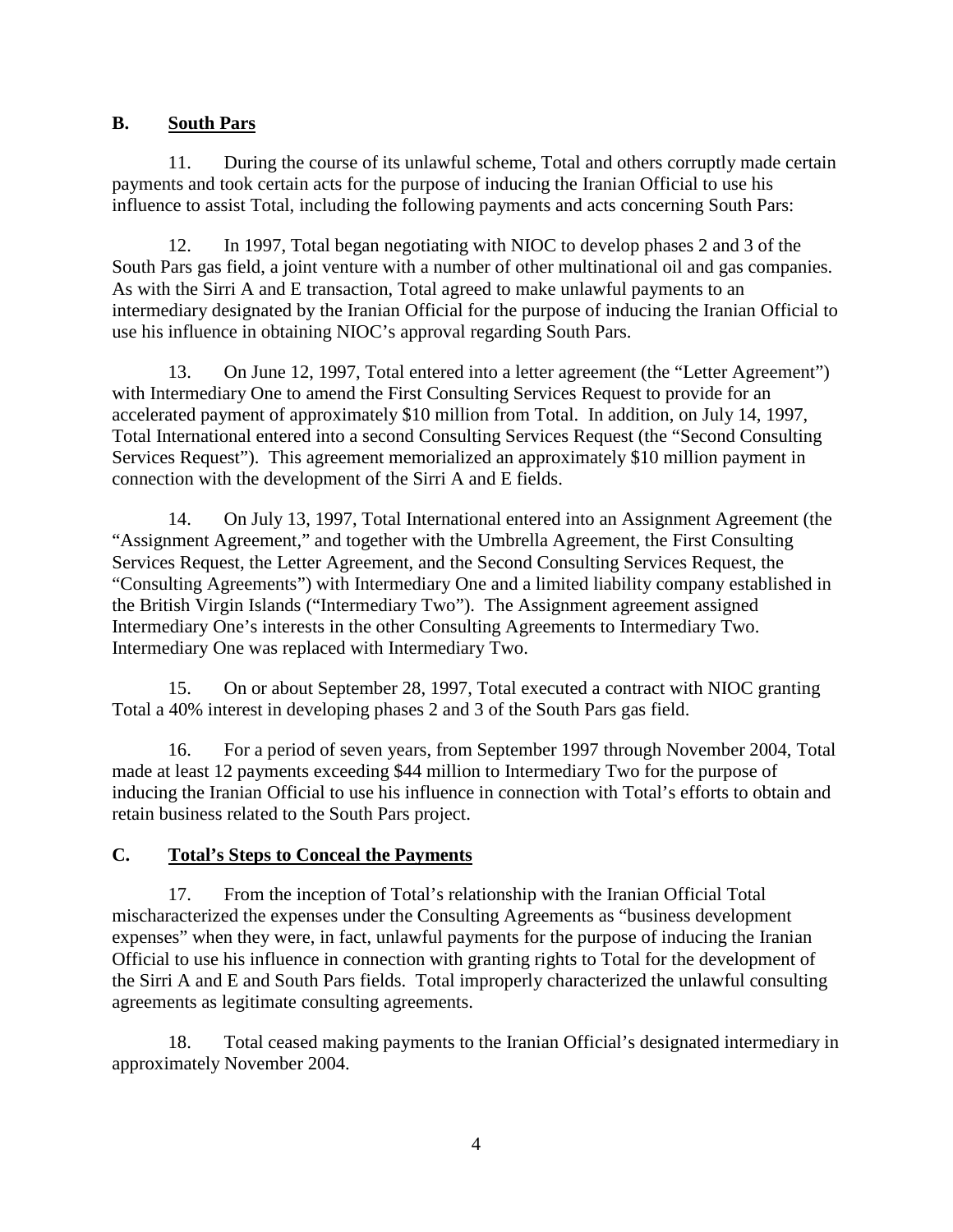# **FCPA Violations**

#### Exchange Act Section 30A Violations

19. Total violated the anti-bribery provisions of the federal securities laws contained in the FCPA when it arranged for the payments to the Iranian Official's designated intermediary. The payments were intended to, and did, induce the Iranian Official to use his influence to secure the award to Total of development interests in Sirri A and E and the South Pars Project that, combined, netted Total approximately \$150 million in profits.

20. As a result of the conduct described above, Total violated Section 30A of the Exchange Act, which prohibits any issuer with a class of securities registered pursuant to Section 12 of the Exchange Act, in order to obtain or retain business, from giving, or authorizing the giving of, anything of value to any foreign official for purposes of influencing the official or inducing the official to act in violation of his or her lawful duties, or to secure any improper advantage; or to induce a foreign official to use his influence with a foreign government or foreign governmental instrumentality to influence any act or decision of such government or instrumentality.

#### Books and Records Violations

21. Total failed to properly account for the illegal payments and failed to accurately describe the Consulting Agreements in its books and records. Instead, Total improperly characterized the payments it made as legitimate payments for "business development expenses," and improperly characterized the Consulting Agreements as ordinary consulting agreements.

22. As a result of the conduct described above, Total violated Section  $13(b)(2)(A)$  of the Exchange Act, which requires reporting companies to make and keep books, records, and accounts, which, in reasonable detail, accurately and fairly reflect their transactions and disposition of their assets.

#### Internal Controls Violations

23. In entering into the Consulting Agreements, Total circumvented its own internal controls. Total concealed the Consulting Agreements' true nature and participants. Total had inadequate systems for reviewing these documents and lacked controls sufficient to provide reasonable assurances that the Consulting Agreements complied with applicable U.S. securities laws.

24. As a result of the conduct described above, Total violated Section 13(b)(2)(B) of the Exchange Act, which requires all reporting companies to devise and maintain a system of internal accounting controls sufficient to provide reasonable assurances that transactions are recorded in accordance with management's general or specific authorization; transactions are recorded as necessary to permit preparation of financial statements in conformity with generally accepted accounting principles or any other criteria applicable to such statements, and to maintain accountability for assets; access to assets is permitted only in accordance with management's general or specific authorization; and the recorded accountability for assets is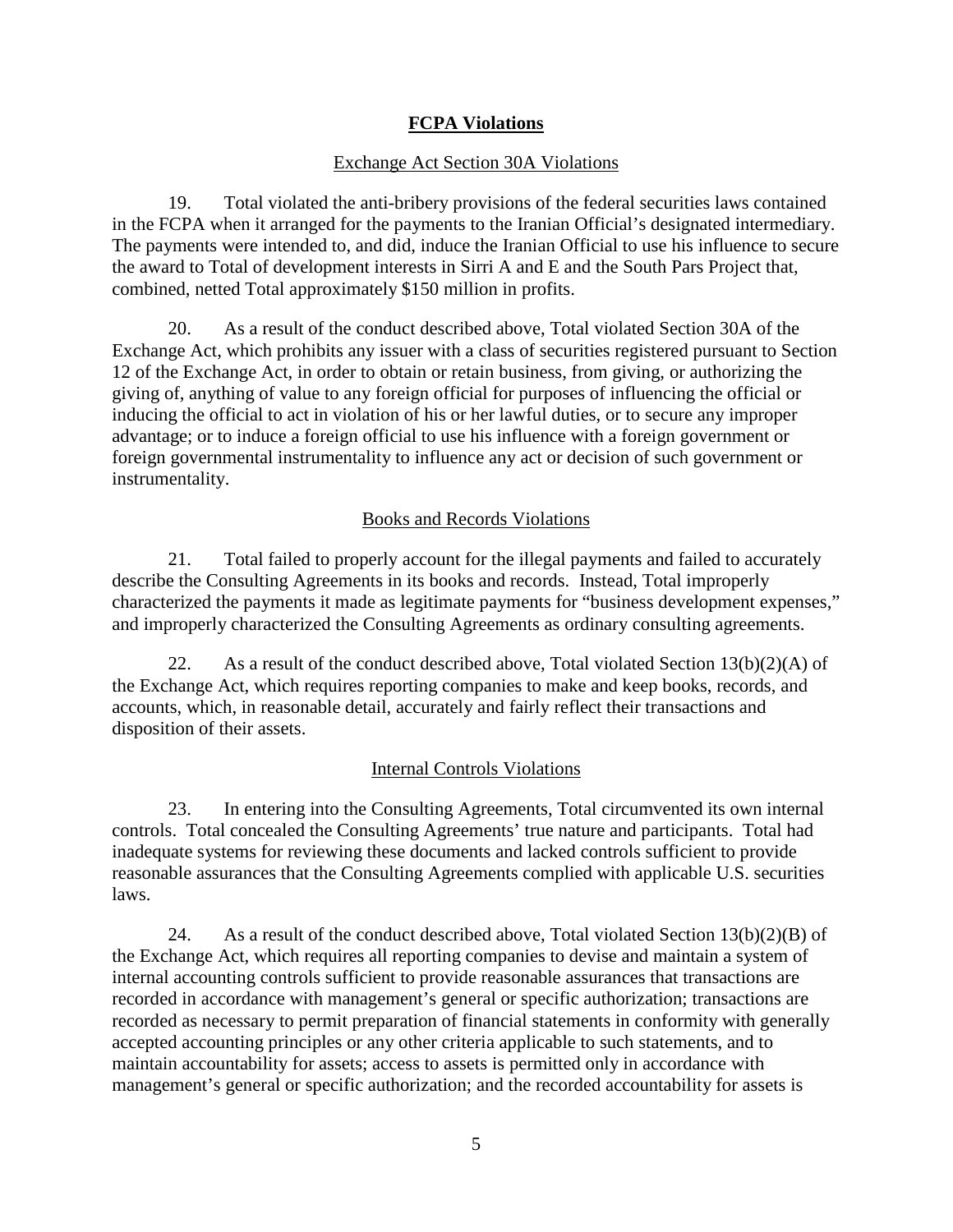compared with the existing assets at reasonable intervals and appropriate action is taken with respect to any differences.

## **IV.**

## **UNDERTAKINGS**

Respondent undertakes to:

1. To engage an independent compliance consultant that is a French national or French law or accounting firm (the "Compliance Consultant") with demonstrated ability in helping companies comply with the FCPA, 15 U.S.C. §§ 78dd-1, *et seq.* and not unacceptable to the staff of the Commission within 60 calendar days of the issuance of this Order. The Compliance Consultant will, for a period of three years from the date of its engagement (the "Term of the Engagement"), evaluate, in the manner set forth in this Order (unless any specific provision therein is expressly determined by any French Authority identified by the Commission (the "French Authority") to violate French law), the effectiveness of Total's internal controls, record-keeping, and financial reporting policies and procedures as they relate to Total's current and ongoing compliance with the books and records, internal accounting controls and antibribery provisions of the FCPA, codified in Sections 30A, 13(b)(2)(A), and 13(b)(2)(B) of the Exchange Act [15 U.S.C. § 78dd-1, 78m(b)(2)(A), and 78m(b)(2)(B)], Rule 13b2-1 thereunder [17 C.F.R. § 240.13b2-1], and other applicable counterparts (collectively, the "anti-corruption laws") and take such reasonable steps as, in its view, may be necessary to fulfill the foregoing mandate (the "Mandate").

2. The Mandate shall include an assessment of Total's Board of Directors' and senior management's commitment to an effective implementation of a corporate compliance program against violations of the anti-corruption laws and its compliance code.

3. Total shall cooperate fully with the Compliance Consultant and the Compliance Consultant shall have the authority to take such reasonable steps as, in its views, may be necessary to be fully informed about Total's compliance program within the scope of the Mandate, in accordance with the principles set forth herein and applicable law, including applicable data protections and labor laws and regulations, such as, among others, Article 1 of French Law No. 68-768 of July 26, 1968, as amended by Law No. 80-538 of July 16, 1980 (the "Blocking Statute"). To that end, Total shall: (1) facilitate the Compliance Consultant's access to Total's documents and other information and resources, (2) not limit such access, except as provided in this paragraph, and (3) provide guidance on applicable local law (such as relevant data protection and labor laws) to allow the Compliance Consultant to fulfill its Mandate. Total shall provide the Compliance Consultant with access to all information, documents, records, facilities, and/or employees, as reasonably requested by the Compliance Consultant, that fall within the scope of the Mandate of the Compliance Consultant.

4. The Commission and Total agree that the retention of the Compliance Consultant does not establish an attorney-client, auditor-client, or similar relationship between Total and the Compliance Consultant which would otherwise prevent the Compliance Consultant from fulfilling its Mandate in accordance with this Order.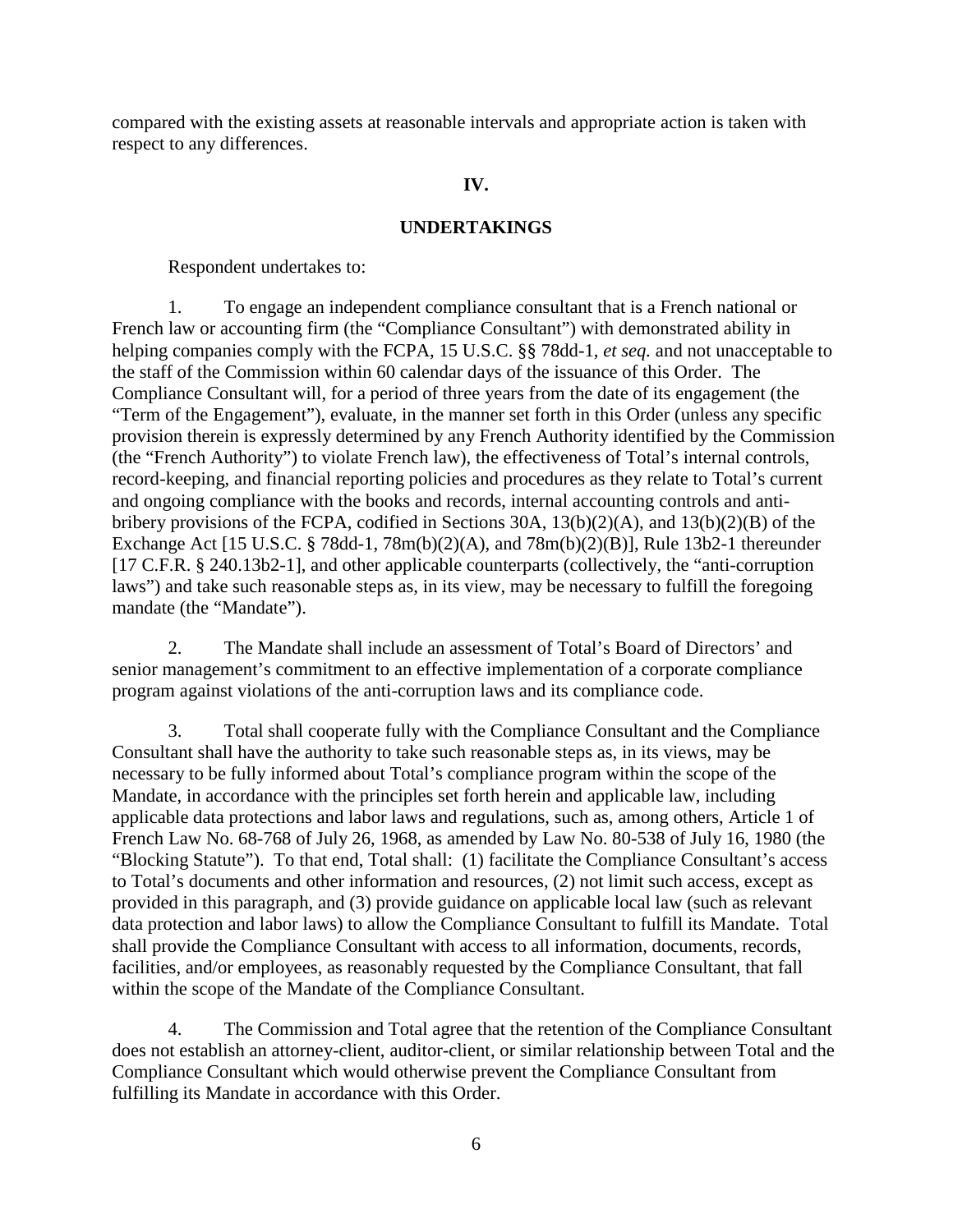5. In the event that Total seeks to withhold from the Compliance Consultant access to information, documents, records, facilities, and/or employees of Total that may be subject to a claim of attorney-client privilege, the attorney work-product doctrine, or similar legal relationships, or where Total reasonably believes production would otherwise be inconsistent with applicable law, Total shall work cooperatively with the Compliance Consultant to resolve the matter to the satisfaction of the Compliance Consultant. If the matter cannot be resolved, at the request of the Compliance Consultant, Total shall promptly provide written notice to the Compliance Consultant and to the French Authority. Such notice shall include a general description of the nature of the information, documents, records, facilities, and/or employees that are being withheld, as well as the basis for the claim. The French Authority may then transmit this written notice in accordance with French law to the Commission. The Commission staff may then consider whether to make a further request for access to such information, documents, records, facilities, and/or employees, to be provided by Total to the French Authority. To the extent Total has provided information to the Commission staff in the course of the investigation leading to this action pursuant to a non-waiver of privilege agreement, Total and the Compliance Consultant may agree to production of such information to the Compliance Consultant pursuant to a similar non-waiver agreement.

6. Except as provided in paragraphs 4 and 5 herein, Total shall not withhold from the Compliance Consultant any information, documents, records, facilities, and/or employees on the basis of an attorney-client privilege, work-product claim, or other similar legal relationship.

7. To carry out the Mandate, during the Term of the Engagement, Total shall require the Compliance Consultant to conduct a yearly review and prepare a yearly report for three years, for a total of three reviews and three reports. The yearly reports will likely include proprietary, financial, confidential, and competitive business information. Moreover, public disclosure of the reports could discourage cooperation or impede pending or potential government investigations. For these reasons, among others, the yearly reports and the contents thereof are intended to remain and shall remain non-public, except as otherwise agreed to by the parties in writing, or except to the extent that the Commission determines in its sole discretion that disclosure would be in furtherance of the Commission's discharge of its duties and responsibilities or is otherwise required by law.

8. With respect to each yearly review, after consultation with Total, Total shall require the Compliance Consultant to prepare a written work plan that shall be submitted no fewer than 60 calendar days prior to commencing each review to Total and to the Commission unless, in the Compliance Consultant's view, transmittal of such work plan would violate applicable laws, in which case it shall be transmitted to Total and the French Authority. In such case, the French Authority may then transmit such information in accordance with French law to the Commission. Total and the Commission shall have no more than 30 calendar days after receipt of the written work plan to provide comment to the Compliance Consultant about the work plan. The Compliance Consultant's work plan for the initial review shall include such steps as are reasonably necessary to conduct an effective initial review in accordance with the Mandate, including developing an understanding, to the extent the Compliance Consultant deems appropriate, of the facts and circumstances surrounding any violations that may have occurred before the entry of the Order, but in developing such understanding the Compliance Consultant is to rely to the extent possible on available information and documents provided by Total. It is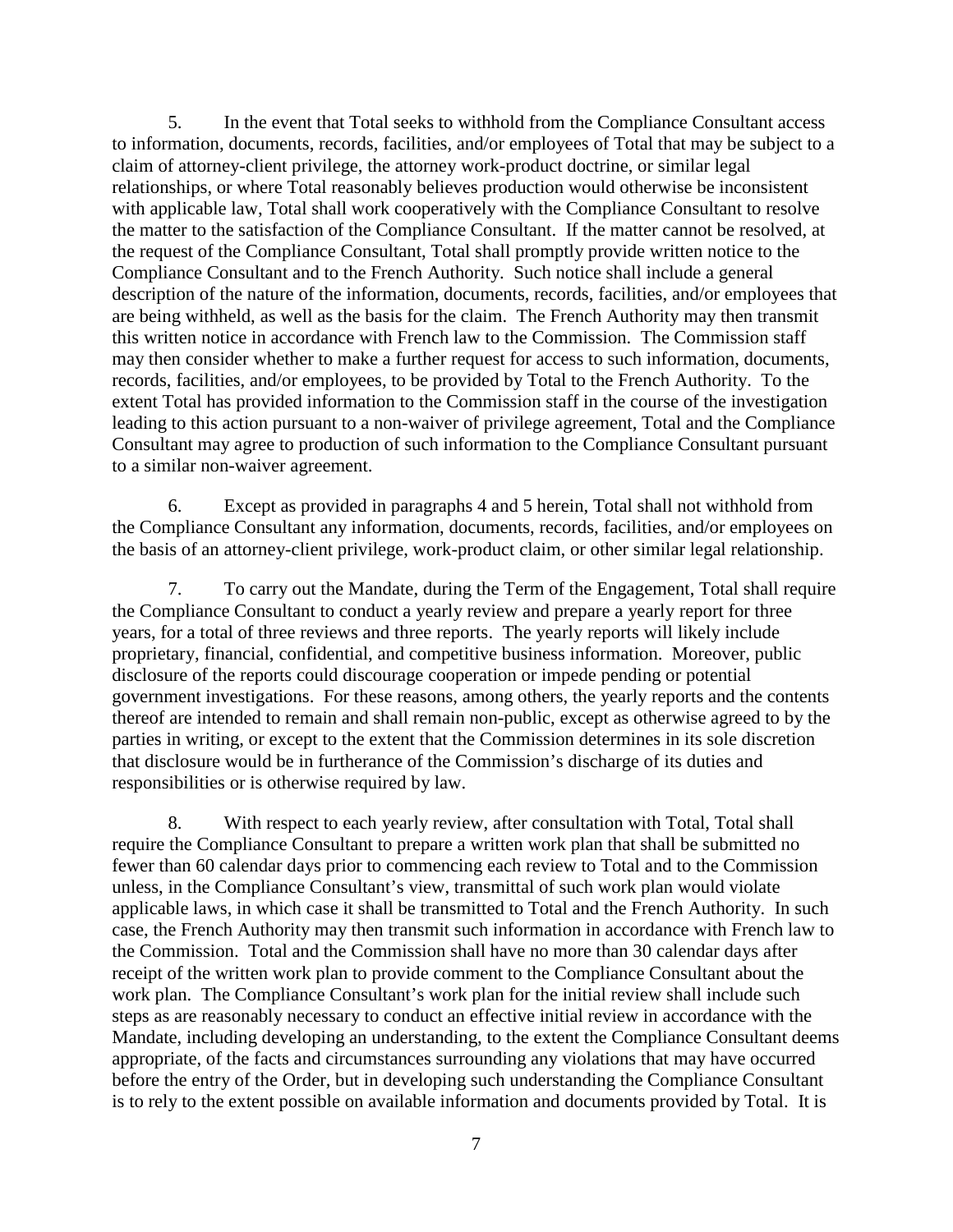not intended that the Compliance Consultant will conduct its own inquiry into those historical events. In developing each work plan and in carrying out the reviews pursuant to such plans, the Compliance Consultant is encouraged to coordinate with Total personnel, including auditors and compliance personnel. To the extent the Compliance Consultant deems appropriate, it may rely on Total's processes, on the results of studies, reviews, audits, and analyses conducted by or on behalf of Total, and on sampling and testing methodologies. The Compliance Consultant is not expected to conduct a comprehensive review of all business lines, all business activities, or all markets. Any disputes between Total and the Compliance Consultant with respect to the work plan shall be decided by the Commission staff in its sole discretion. The Compliance Consultant will send each report to the French Authority, which may forward such information in accordance with French law to the Commission.

9. The initial review shall commence no later than 120 calendar days from the date of the engagement of the Compliance Consultant (unless otherwise agreed by Total, the Compliance Consultant, and the Commission staff), and Total shall require the Compliance Consultant to issue a written report within 120 calendar days of initiating the initial review, setting forth the Compliance Consultant's assessment and making recommendations reasonably designed to improve the effectiveness of Total's program for ensuring compliance with the anticorruption laws. The Compliance Consultant is encouraged to consult with Total concerning its findings and recommendations on an ongoing basis, and to consider and reflect Total's comments and input to the extent the Compliance Consultant deems appropriate. The Compliance Consultant need not in its initial or subsequent reports recite or describe comprehensively Total's history or compliance policies, procedures, and practices, but rather may focus on those areas with respect to which the Compliance Consultant wishes to make recommendations for improvement or which the Compliance Consultant otherwise concludes merit particular attention, if any. Total shall require the Compliance Consultant to provide the report to the Managing Board of Total and contemporaneously transmit copies to the French Authority. The French Authority may then transmit such information in accordance with French law to the Commission. After consultation with Total, the Compliance Consultant may extend the time period for issuance of the report for up to 60 calendar days with prior written approval of the Commission staff.

10. Within 120 calendar days after receiving the Compliance Consultant's report, Total shall adopt all recommendations in the report unless within 60 calendar days after receiving the report, Total notifies the Compliance Consultant and the Commission staff in writing of any recommendations Total considers unduly burdensome, inconsistent with local or other applicable law or regulation, impractical, unduly expensive, or otherwise inadvisable. It shall not be deemed unduly burdensome if information otherwise protected by the Blocking Statute, may be provided to the Commission in accordance with French law via the French Authority or in some other manner. With respect to any recommendation Total considers unduly burdensome, inconsistent with local or other applicable law or regulation, impractical, unduly expensive, or otherwise inadvisable, Total need not adopt that recommendation within 120 calendar days after receiving the Compliance Consultant's report, but shall propose in writing to the Compliance Consultant an alternative policy, procedure, or system designed to achieve the same objective or purpose. As to any recommendation on which Total and the Compliance Consultant do not agree, the parties shall attempt in good faith to reach an agreement within 45 calendar days after Total serves written notice. In the event Total and the Compliance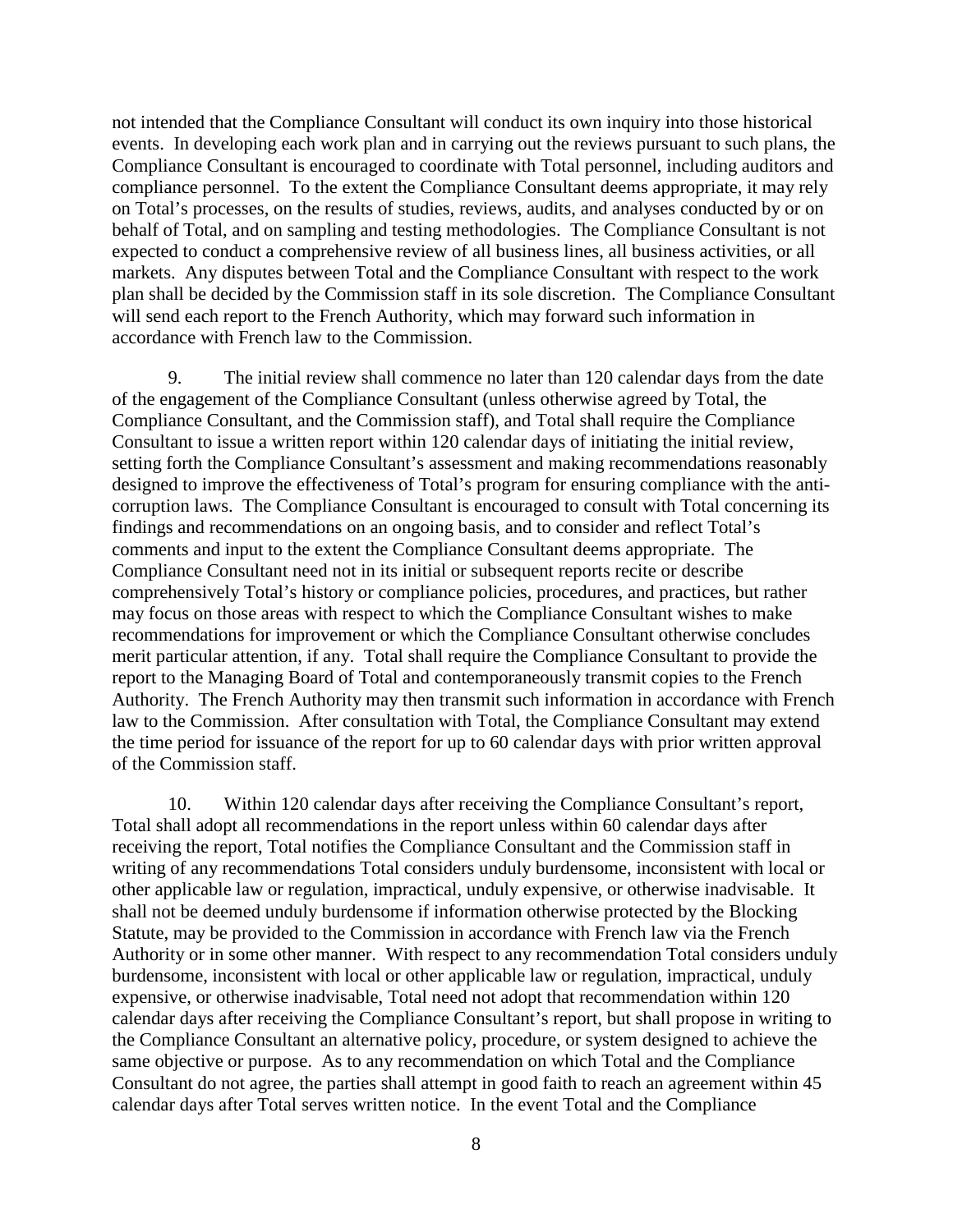Consultant are unable to agree on an acceptable alternative proposal, Total shall promptly consult with the Commission staff, which will make a determination as to whether Total should adopt the Compliance Consultant's recommendation or an alternative proposal, and Total shall abide by that determination. During the time period in which a Commission determination is pending, Total shall not be required to implement any contested recommendation. With respect to any recommendation the Compliance Consultant determines cannot reasonably be implemented within 120 calendar days after receiving the report, the Compliance Consultant may extend the time period for implementation with prior written approval of the Commission staff.

11. Total shall require the Compliance Consultant to undertake two follow-up reviews to carry out the Mandate. Within 120 calendar days of initiating each follow-up review, Total shall require the Compliance Consultant to: (a) complete the review; (b) certify whether the compliance program of Total, including its policies and procedures, is reasonably designed and implemented to detect and prevent violations within Total of the anti-corruption laws; and (c) report on the Compliance Consultant's findings in the same fashion as set forth in Paragraph 8 with respect to the initial review. The second review shall commence one year after the initial review commenced. The third review shall commence two years after the first review commenced. After consultation with Total, the Compliance Consultant may extend the time period for these follow-up reviews for up to 60 calendar days with prior written approval of the Commission staff.

12. In undertaking the assessments and reviews in Paragraphs 7 and 11, Total shall require the Compliance Consultant to formulate conclusions based on, among other things: (a) inspection of relevant documents, including Total's current anti-corruption policies and procedures; (b) on-site observation of selected systems and procedures of Total at sample sites, including internal controls and record-keeping and internal audit procedures; (c) meetings with and interviews of relevant employees, officers, directors, and other persons at mutually convenient times and places; and (d) analyses, studies, and testing of Total's compliance program with respect to anti-corruption laws.

13. Should the Compliance Consultant, during the course of its engagement, discover that questionable or corrupt payments or questionable or corrupt transfers of property or interests may have been offered, promised, paid, or authorized by any entity or person within Total, or any entity or person working directly or indirectly for Total, or that related false books and records may have been maintained relating to Total either (a) after the date of this Order or (b) that have not been adequately dealt with by Total (collectively "improper activities"), Total shall require the Compliance Consultant to promptly report such improper activities to Total's General Counsel or Audit Committee for further action. If the Compliance Consultant believes that any improper activity or activities may constitute a significant violation of law, Total shall require the Compliance Consultant also to report such improper activity in writing to the French Authority. The French Authority may then transmit such information in accordance with French law to the Commission. Total shall require the Compliance Consultant to disclose improper activities in its discretion directly to the French Authority, and not to the General Counsel or Audit Committee, if the Compliance Consultant believes that disclosure to the General Counsel or Audit Committee would be inappropriate under the circumstances. Total shall require the Compliance Consultant to address in its reports the appropriateness of Total's response to all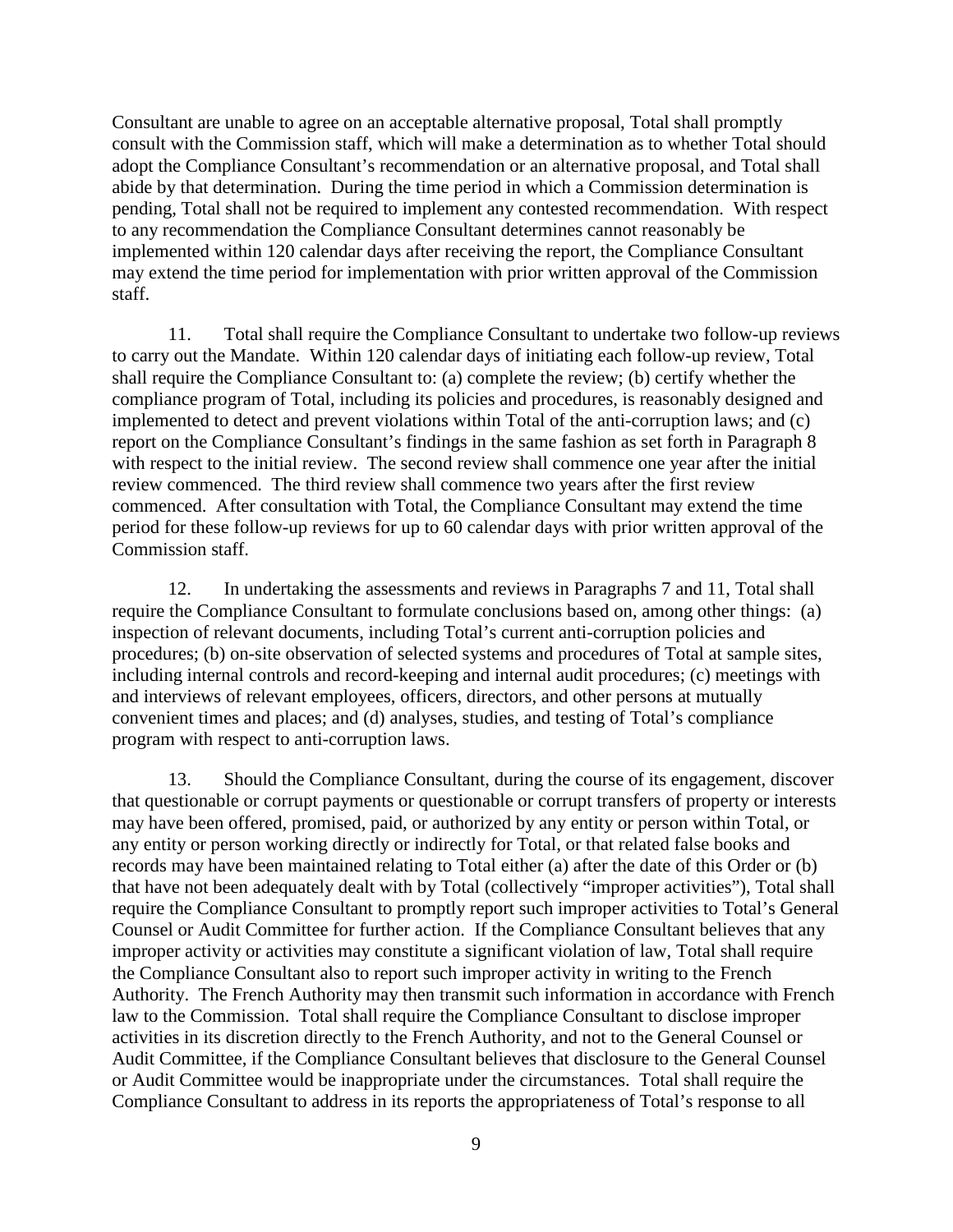improper activities. Further, in the event that Total or any entity or person working directly or indirectly within Total refuses to provide information necessary for the Compliance Consultant to perform its duties, if the Compliance Consultant believes that such refusal is without just cause, Total shall require the Compliance Consultant to disclose that fact in writing to the French Authority, with appropriate notice to the Commission. Total shall not take any action to retaliate against the Compliance Consultant for any such disclosures. The Compliance Consultant may report to the French Authority any criminal or regulatory violations by Total or any other entity or person discovered in the course of performing its duties. The French Authority may then transmit such information in accordance with French law to the Commission.

14. Total shall require the Compliance Consultant to enter into an agreement with Total that provides that for the Term of the Compliance Consultancy and for a period of two years from completion of the engagement, the Compliance Consultant shall not enter into any employment, consultant, attorney-client, auditing or other professional relationship with Total, or any of its present or former affiliates, directors, officers, employees, or agents acting in their capacity. The agreement will also provide that the Compliance Consultant will require that any firm with which it is affiliated or of which it is a member shall not, without prior written consent of the Commission staff, enter into any employment, consultant, attorney-client, auditing, or other professional relationship with Total or any of its present or former affiliates, directors, officers, employees, or agents acting in their capacity as such, and any person engaged to assist the Compliance Consultant in the performance of its duties under this Order for the Term of the Engagement and for a period of two years thereafter. To ensure the independence of the Compliance Consultant, Total shall not have the authority to terminate the Compliance Consultant during the Term of the Engagement without the prior written approval of the Commission staff.

15. At least annually, and more frequently if appropriate, representatives from Total and the Commission staff will meet to discuss the consultancy and any suggestions, comments, or improvements Total may wish to discuss with or propose to the Commission staff.

16. Total will use its best efforts to ensure that any information that might be protected by the Blocking Statute or by other laws that becomes the subject of the Compliance Consultant's reviews or reports is provided to the Commission in accordance with French law via the French Authority or in some other appropriate manner.

17. Deadlines for procedural dates shall be counted in calendar days, except that if the last day falls on a weekend or federal holiday, the next business day shall be considered to be the last day.

18. Total shall certify, in writing, compliance with the undertakings set forth above. The certification shall identify the undertakings, provide written evidence of compliance in the form of a narrative, and be supported by exhibits sufficient to demonstrate compliance. The Commission staff may make reasonable requests for further evidence of compliance, and Respondent agrees to provide such evidence. The certification and supporting material shall be submitted to Andrew M. Calamari, Regional Director, New York Regional Office, with a copy to the Office of Chief Counsel of the Enforcement Division, no later than sixty (60) days from the date of the completion of the undertakings.